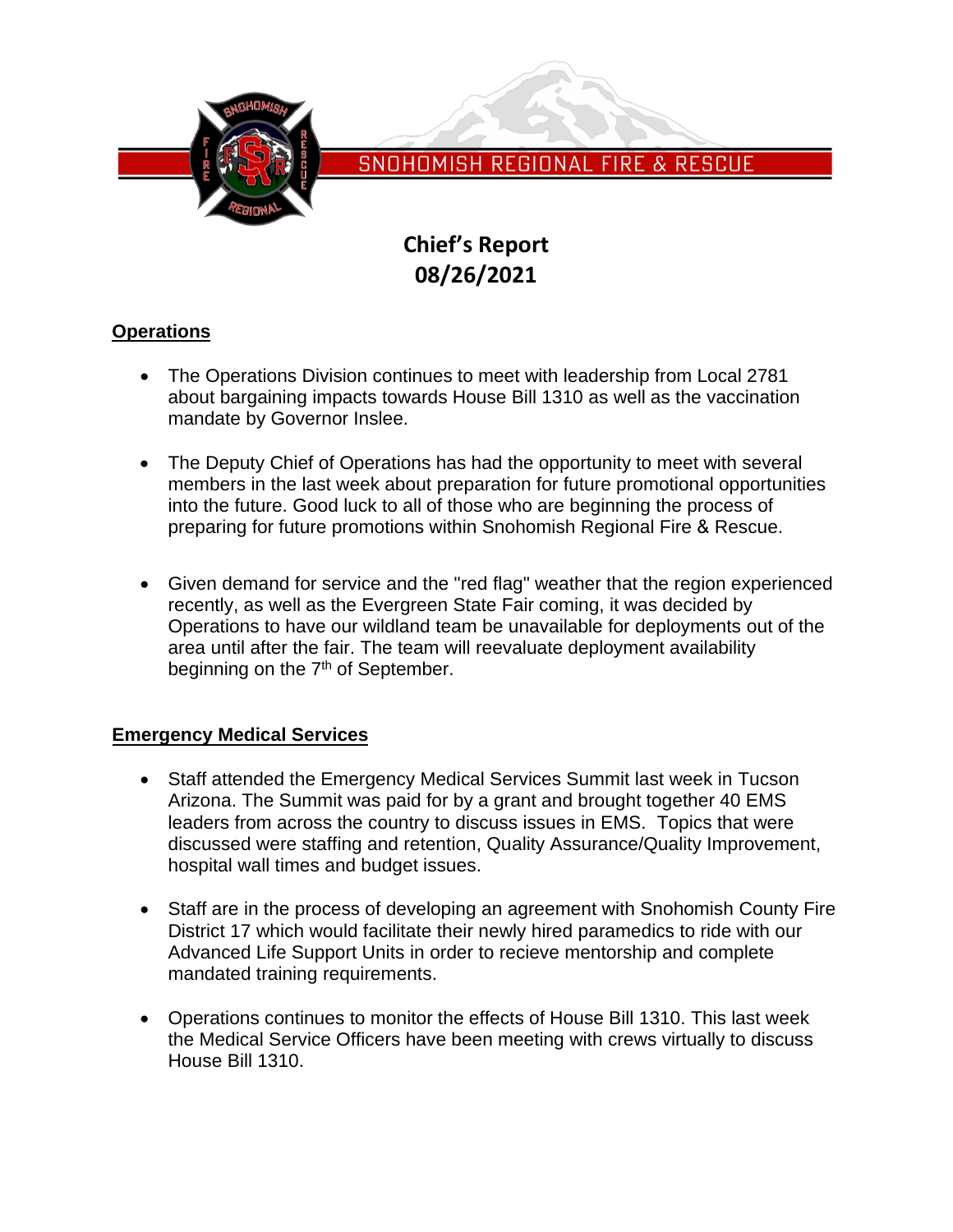• Noah Young has graduation from the UW/Harborview Paramedic Training Program. He is working on days to get caught up with required fire training and to complete the Snohomish County Paramedic requirements. Once Noah completes his day assignment he will be assigned to C- Shift North Battalion to start his Snohomish Regional Fire and Rescue Paramedic Integration Program.

# **Training**

- Snohomish Regional Fire and Rescue's six new recruits are in week five of the pre-academy. The Training Division and Snohomish Fire District #4 have the recruits working together on basic fire skills this week. The recruits are scheduled to start the Academy 9/13/2021. Additionally, three probationary Lieutenants will be assigned to the Academy starting September 7<sup>th</sup>.
- The Training Division continues to update the 2022 and long-range training plan. We are currently preparing the 2022 schedule and working with Snohomish Fire.
- Staff completed their review of the Lexipol policies assigned to the division.
- The Training Division continues to work on Category 8 writing for the accreditation process.
- Human Resources and Training have started the process of Entry level firefighter testing. We are looking at the hiring testing process for possible changes in the future.
- Human Resources and Training are preparing for the Driver Operator test scheduled for October.
- Human Resources and Training are discussing future tests for the Hazmat team and Paramedic students.
- The Training Division are conducting first round evaluations with 2021-1 probation class.
- The Training Division has been conducting exit post probation interviews with the class that just completed probation.
- The first round of evaluations for the newly promoted Lieutenants are being completed by their Battalion Chiefs. The book The Men, the Mission and Me has been distributed.
- The Training Division and Human Resources are researching training on equal employment opportunities and productive work environment. We will bring in the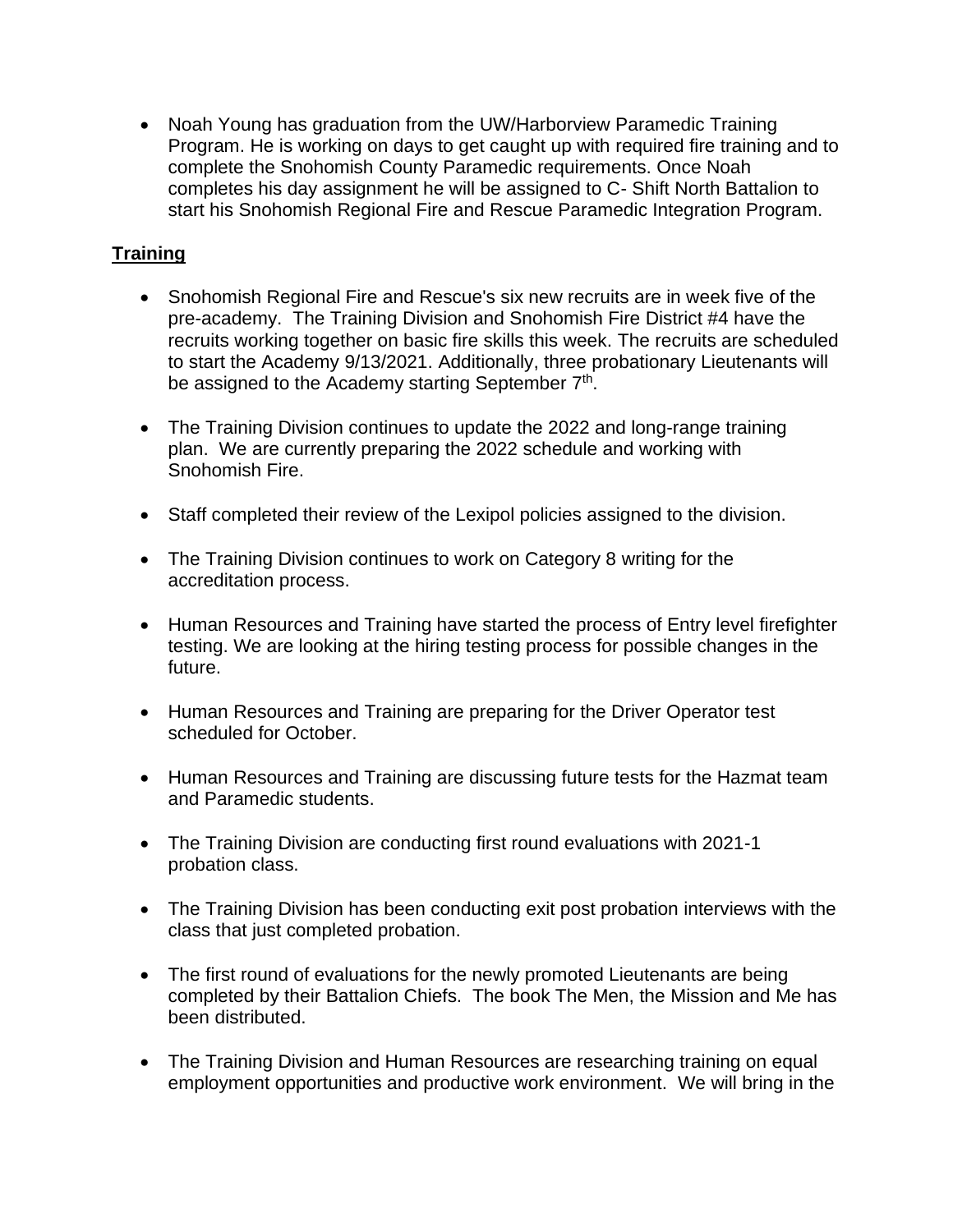IAFF, Teamsters and the Shop to discuss a plan to review and implement the training.

• The Training Division is changing the user names in Target Solutions to reflect the new email addresses.

#### **Health and Safety**

- The Health and Safety Division continues to be part of discussions with the leadership from Local 2781 about Governor Inslee's vaccination mandate.
- Health and Safety has begun scheduling members for their annual physicals coming up in September. The West Battalion is scheduled for September  $4<sup>th</sup>$  through the 7<sup>th</sup>. The East Battalion is scheduled between the 12<sup>th</sup> and 15<sup>th</sup>. The North Battalion is scheduled to participate in their physicals from the 20<sup>th</sup> through the 23<sup>rd</sup>.

## **Fire and Life Safety**

- The Public Affairs team is now officially part of the Fire and Life Safety Division. A big welcome to Kaitlin King!
- Staff are working with Human Resources to recruit a Public Information and Education Officer.
- The Sultan Inter-local agreement was approved by legal and has been sent to Senior Staff for review. Once approved by Senior Staff, the Inter-local agreement needs to be reviewed by the City of Sultan for comment.
- Staff are meeting this week to review the Community Risk Assessment/Standard of Coverage document process.
- The final draft of the Strategic Plan is complete. The Plan will soon be vetted by the Community Leader Advisory Committee.
- The accreditation core team and category managers are working to complete their technical writing within their respective performance indicators.
- The Standards Committee is in the process of reviewing the Tier I and Tier II policies.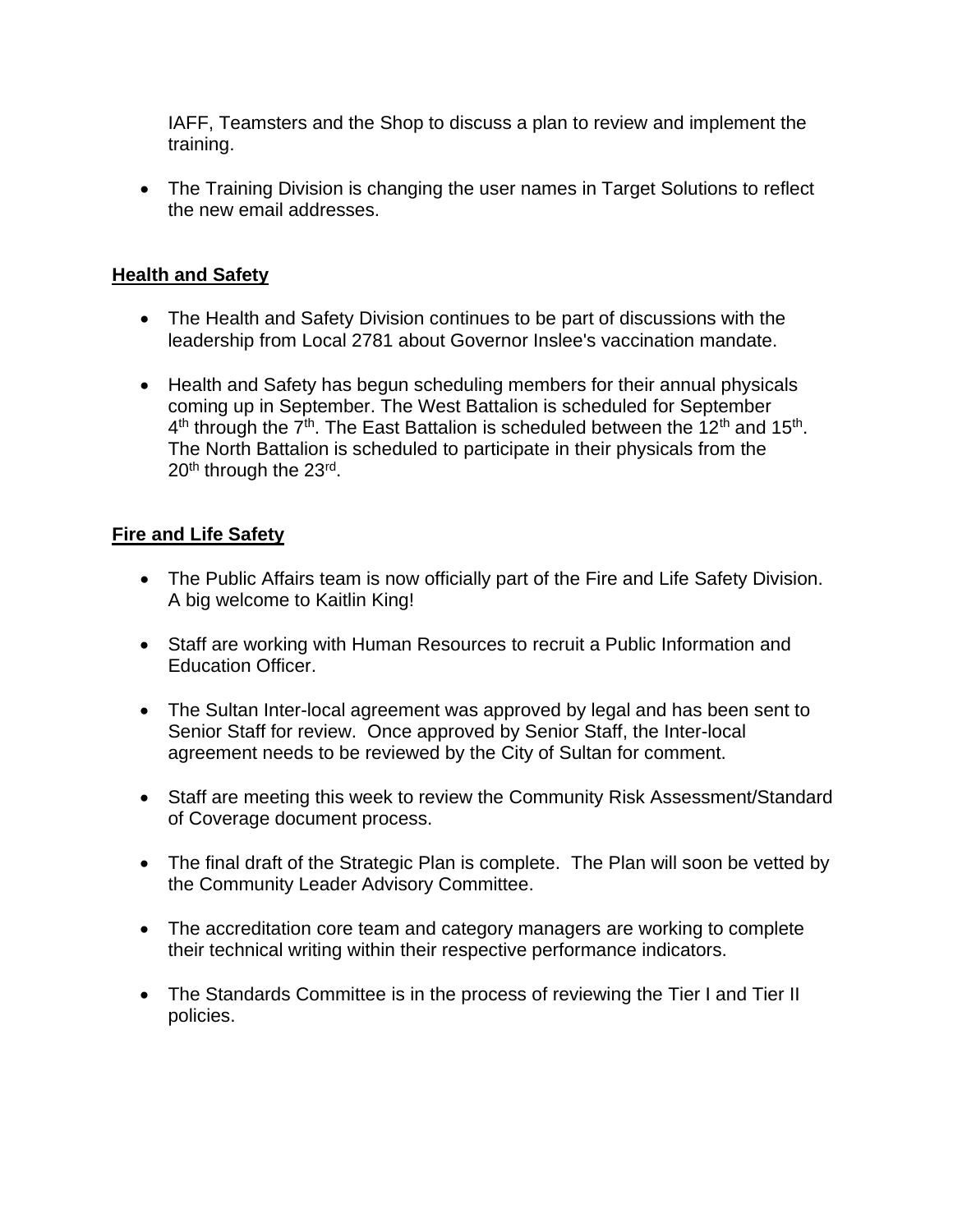#### **Logistics**

- Facility Signs Signco/DEK Enterprises Incorporated has signed the Public Works Contract with SRFR to install new Station signs. We are in the design phase and will be bringing some drafts to the Board soon.
- The Logistics Division helped the County distribute all the COVID supplies that were being housed at the fairgrounds as this building is needed to be cleared out prior to the Evergreen State Fair.
- Masterworks Roofing Inc. finished with the new roof installation at station 81.
- We obtained the demolition permit for the structures on the future station 84 property. The demolition started on August 17 and is complete.
- The new Logistics forklift was shipped from the factory and should be delivered to us by the end of August.

#### **Administration**

Staff are working to educate the public about the Fire Levy vote which will take place this November

- Snohomish Regional Fire & Rescue is asking voters to return the fire levy from \$1.27 to \$1.50 per \$1,000 of assessed property value.
	- o Voters last approved a fire levy lid lift in 2017.
- Inflation and costs for emergency services are outpacing revenue.
	- o Call volumes have increased 10.2% compared to the same time period last year.
	- o SRFR is limited to a 1% levy revenue increase per year
	- o Inflation is 6.3%.
	- $\circ$  New construction fees provide a one-time payment, but that funding is inconsistent.
- We've made almost \$1.5 million in budget cuts, but it's not enough to keep up with rising costs and demand for service. Budget cuts include:
	- o Community Resource Paramedic program
	- o Firefighter training
	- o Fire and life safety prevention program
	- o Some apparatus replacement.
- Growth and higher call volumes mean there is a need for more emergency services – not less.